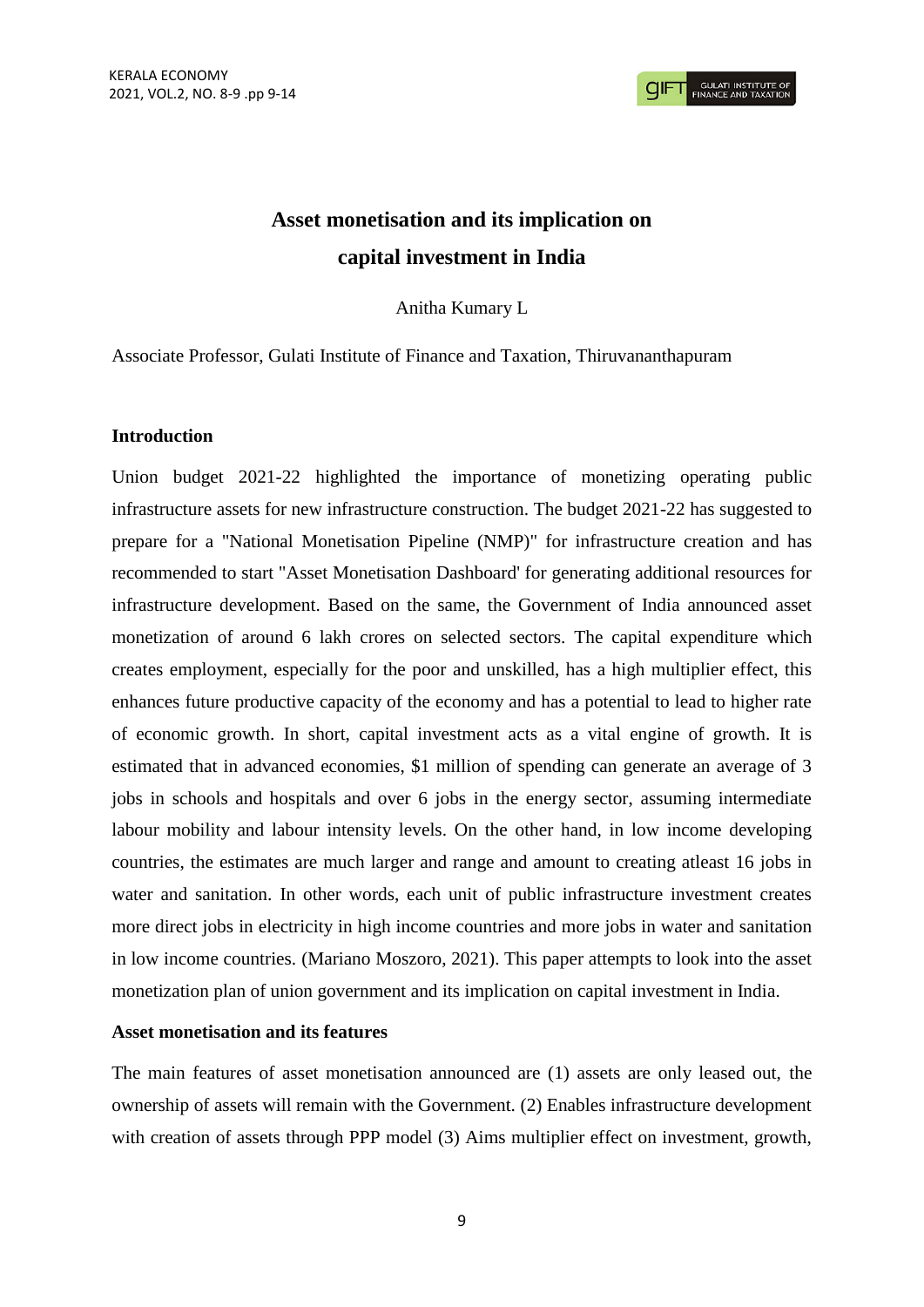employment and revival of credit flow. Through asset monetisation, union government decided to monetise the assets of selected sectors which are shown in Table 1.

| Sl <sub>No</sub> | <b>Items</b>                | <b>Amount</b> | Share % |  |
|------------------|-----------------------------|---------------|---------|--|
|                  | Roads                       | 160200        | 26.81   |  |
| $\overline{2}$   | Ports                       | 12828         | 2.15    |  |
| 3                | Aviation                    | 20782         | 3.48    |  |
| $\overline{4}$   | Railways                    | 152496        | 25.52   |  |
| 5                | <b>Power Generation</b>     | 39832         | 6.67    |  |
| 6                | Power transmission          | 45200         | 7.56    |  |
| 7                | Natural gas pipeline        | 24462         | 4.09    |  |
| 8                | Product pipeline/others     | 22504         | 3.77    |  |
| 9                | Stadiums                    | 11450         | 1.92    |  |
| 10               | Warehousing                 | 28900         | 4.84    |  |
| 11               | Telecom                     | 35100         | 5.87    |  |
| 12               | Mining                      | 28747         | 4.81    |  |
| 13               | Urban Housing redevelopment | 15000         | 2.51    |  |
|                  | <b>Total</b>                | 597501        | 100.00  |  |

**Table 1.** Sector wise national asset monetisation amount and sectoral share (in crore)

The major share of asset monetization amount is expected from the two public sector enterprises such as railways and roads. Around 52.33 per cent of total monetization value is generated from these two sectors. The Finance minister stressed that the ownership of land is to be kept within the government.

### **Approach to asset monetization**

Different approaches were suggested to estimate the indicative value of the monetisation pipe line. They are (i) Market approach,( ii)Capex approach, (iii) Book value approach and (iv) Enterprise value approach (EV Appraoch). Under Market value approach indicative value of assets is determined based on comparable market transactions, wherever, for the identified asset values. The Capex approach is considered for asset classes that may be monetised through PPP based models envisaging capex investment by private sector. The Book Value approach is considered in case of asset classes where information on comparable market transactions or estimated capex investment is not available. The Enterprise value approach is considered for assets where information in existing revenue stream is available or can be reasonably projected based on assumptions and /or available data on prevailing tariff for an asset/asset class. Suggested approach to asset monetisation for different category is depicted in Table 2.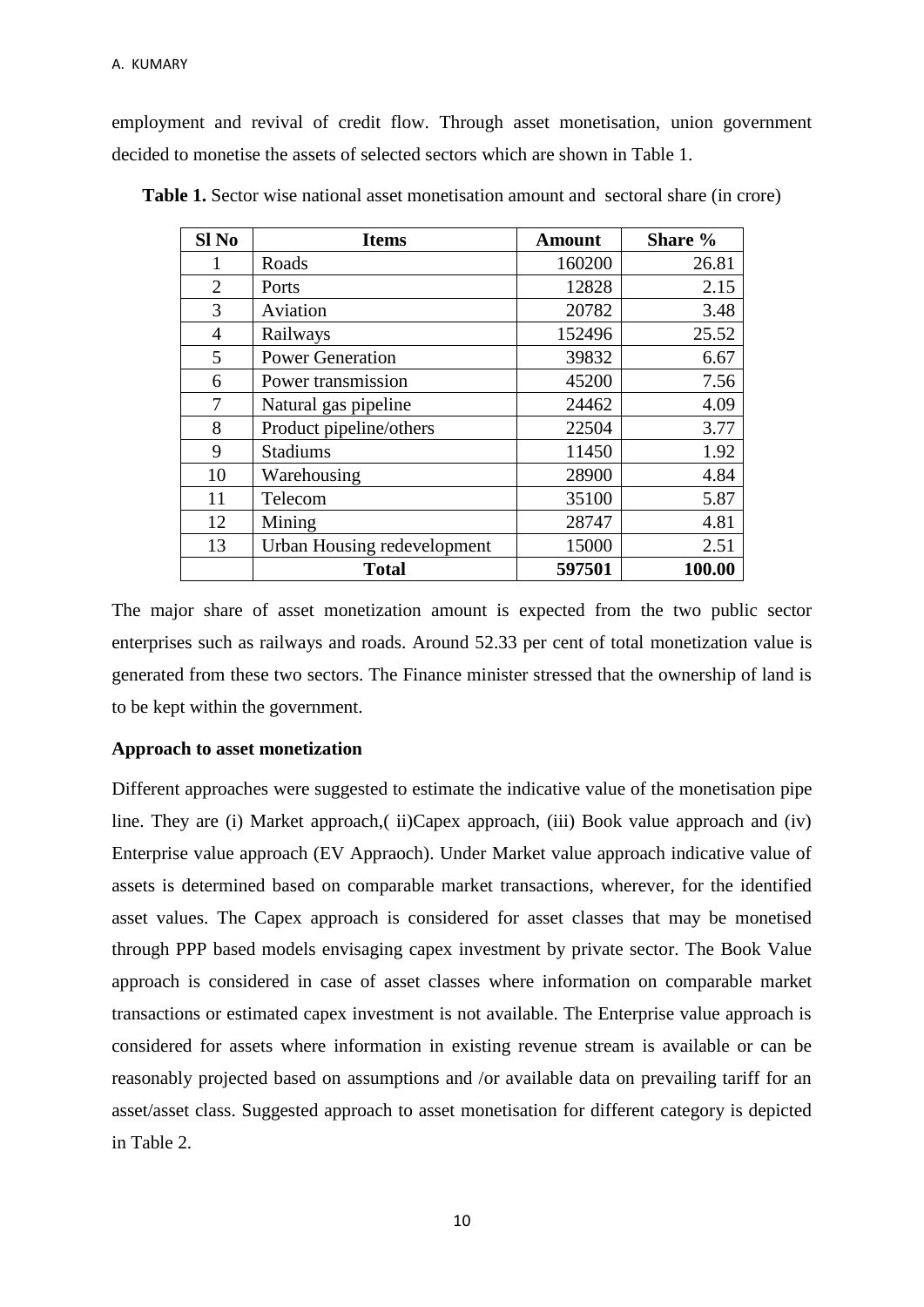| Sl No          | <b>Categories</b>                     | Approach to monetisation value                                                                                                                                                                                                                |
|----------------|---------------------------------------|-----------------------------------------------------------------------------------------------------------------------------------------------------------------------------------------------------------------------------------------------|
|                | Roads                                 | Market Approach                                                                                                                                                                                                                               |
| $\overline{2}$ | Ports                                 | Capex Appraoch                                                                                                                                                                                                                                |
| 3              | Airports                              | Capex Appraoch                                                                                                                                                                                                                                |
| 4              | Railways                              | Railway stations -capex approach Passenger trains-<br>capex approach Private Frieght terminals- Capex<br>Approach Rialway colonies redevelopment- Capex<br>Approach Track infrastructure under DFCCIL- Book<br>value approach CHE-EV Approach |
| 5              | <b>Power Generation</b>               | <b>Book Value Approach</b>                                                                                                                                                                                                                    |
| 6              | Power transmission                    | Market Approach                                                                                                                                                                                                                               |
| 7              | Natural gas pipeline                  | EV Approach                                                                                                                                                                                                                                   |
| 8              | Product pipeline                      | EV Approach                                                                                                                                                                                                                                   |
| 9              | <b>Sports Stadium</b>                 | Capex Approach                                                                                                                                                                                                                                |
| 10             | Warehousing                           | Capex Approach                                                                                                                                                                                                                                |
| 11             | Telecom                               | Capex Approach for Bharatnet fibre assets Market<br>approach for tower asstes                                                                                                                                                                 |
| 12             | Mining                                | Capex Approach                                                                                                                                                                                                                                |
| 13             | <b>Urban Housing</b><br>redevelopment | Capex Approach                                                                                                                                                                                                                                |

| Table 2. Approach to asset monetisation |  |
|-----------------------------------------|--|
|-----------------------------------------|--|

Union government has announced different approaches for asset monetisation of different sectors. The monetisation value approach for Aviation, ports, warehousing, telecom (partly), railways (partly) mining , urban housing development, stadiums will use capex method. Market approach is being adopted for Roads and power transmission. Book value approach will be followed in the case of power generation.

It is seen that the asset monetization programme is intended for raising resources to meet the long run capital investment plans. In the year 2022, it is expected to generate only 14.76 per cent of the total monetization value. The balance amount will be generated in the subsequent years from 2023 to 2025(table 3). Since the asset monetisation announced is a long run strategy , the benefits will be reaped in a phased manner. In the year 2022, only 14.76 per cent of the asset monetisation value with an absolute amount of Rs.88190 crore is expected.

| Year         | in crore | Percentage share |
|--------------|----------|------------------|
| 2022         | 88190    | 14.76            |
| 2023         | 162422   | 27.18            |
| 2024         | 179544   | 30.05            |
| 2025         | 167345   | 28.01            |
| <b>Total</b> | 597501   | 100.00           |

**Table 3.** Year wise monetisation pipeline over 2022 to 2025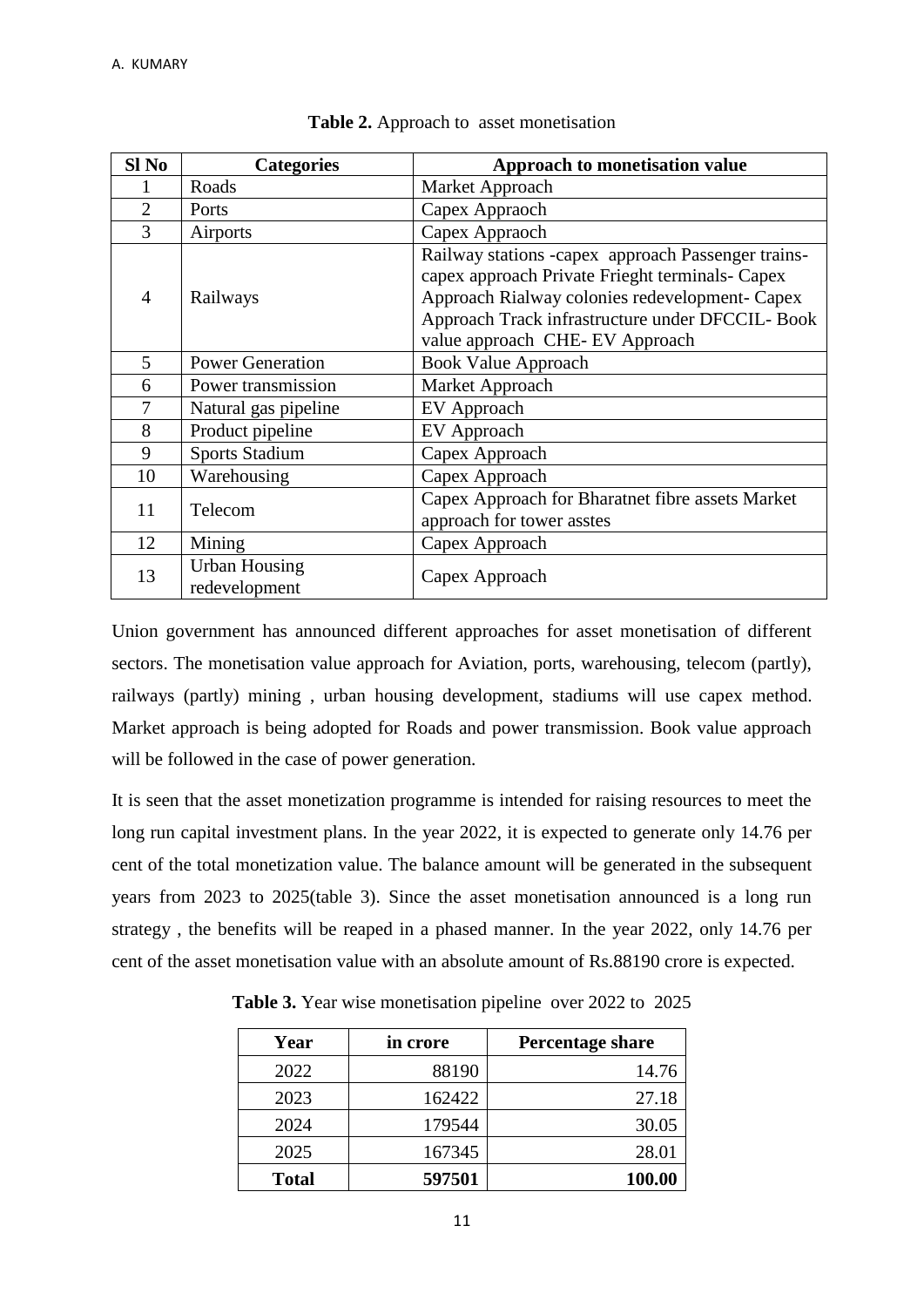### **Disinvestment status**

The efficacy of asset monetization plan of the union government is viewed in the background of disinvestment status. The history of disinvestment of union government shows that the generation of funds from disinvestment is not provided a rubicund picture. The gap between actual realization of funds and budget estimate of disinvestment is hefty. This is understood from table 4.

| Year          | <b>Budget</b><br>estimate | <b>Actual</b><br>realisation | <b>Difference</b> | Percentage of<br>realisation |  |
|---------------|---------------------------|------------------------------|-------------------|------------------------------|--|
| $2014 - 15*$  | 56925                     | 32620                        | 24305             | 57.3                         |  |
| 2015-16       | 41000                     | 42132                        | $-1132$           | 102.76                       |  |
| 2016-17       | 36000                     | 35469                        | 531               | 98.53                        |  |
| $2017 - 18**$ | 72500                     | 100045                       | $-27545$          | 137.99                       |  |
| 2018-19       | 80000                     | 94727                        | $-14727$          | 118.41                       |  |
| 2019-20       | 105000                    | 50304                        | 54696             | 47.91                        |  |
| 2020-21       | 210000                    | 32000                        | 178000            | 15.24                        |  |
| 2021-22       | 175000                    |                              |                   |                              |  |

**Table 4.** Disinvestment in India from 2011-12 to 2021-22 (in crore)

Source: Revenue Budget, various years, government of Kerala

\*Disinvestment receipts, Disinvestment of govt stake in non govt companies

\*\*2017-18, revised budget, the disinvestment estimate is Rs.100000

In 2014-15, in the initial year of the present government's first term, the disinvestment target was Rs 56925 crore, the actual realization was only Rs.32620 crores (57.30 per cent). In 2015-16 to 2018-19, there was around 100 per cent realization of disinvestment in comparison to targets (table 4). While in 2018-19, only 48.91 per cent of target is achieved. In 2020-21 R E, the realized amount of disinvestment is only 15.24 per cent. Though there is higher target of disinvestment in recent years , the share of capital expenditure in total expenditure has not been increased substantially, in fact it reduced in 2017-18 (table 5). The increase in actual amount of capital expenditure is also not expansionary in creating more employment opportunities. At this juncture, for increasing capital investment, the union government resorts to monetization of public sector assets as an alternative.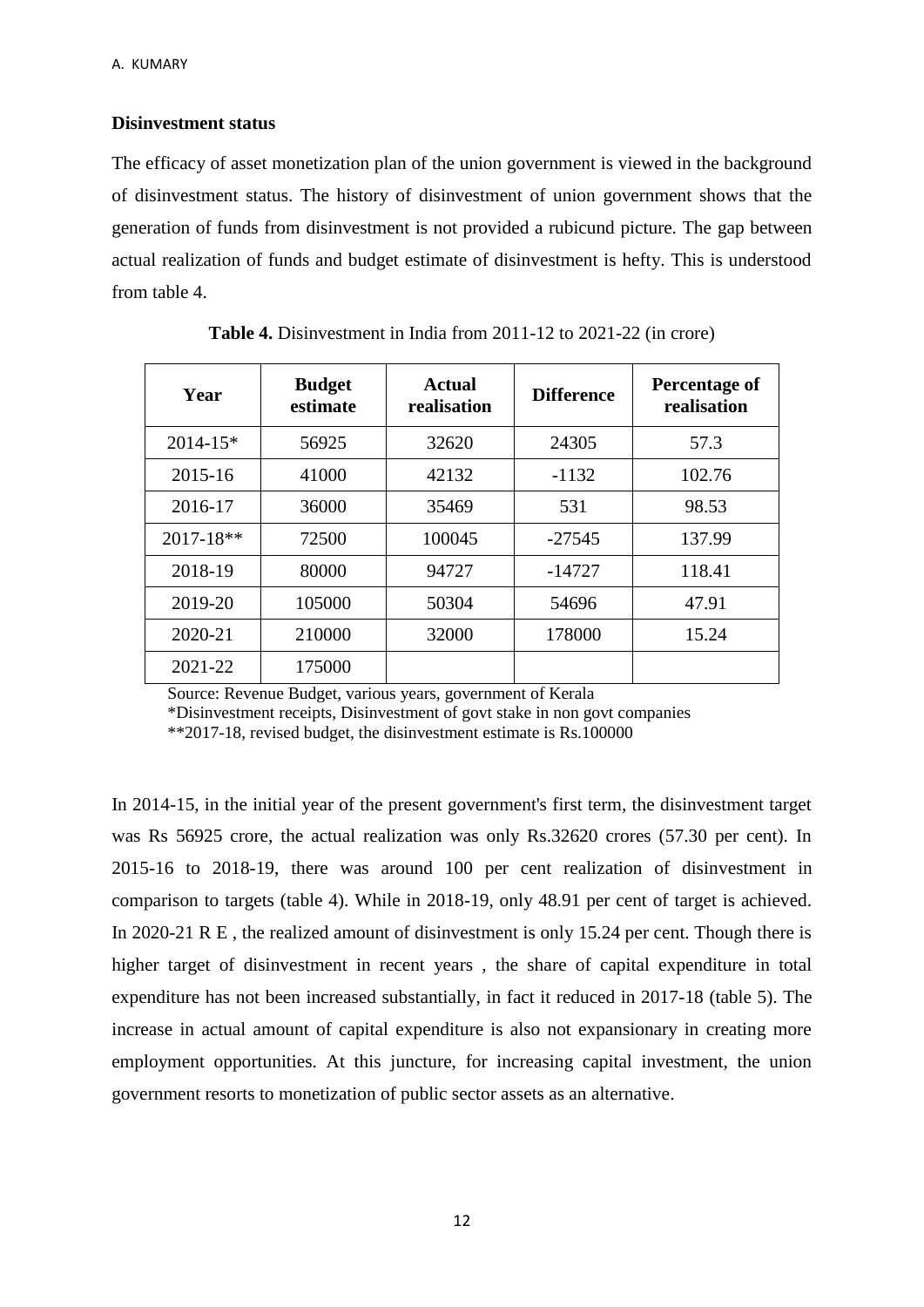| Year         | Capital<br>expenditure | <b>Total</b><br>expenditure | <b>Share of</b><br>capital exp<br>in total exp<br>(%) | Growth<br>rate of<br>capital<br>$exp(\frac{\theta}{\theta})$ | Growth<br>rate of<br>total<br>$exp(\frac{\theta}{\theta})$ |
|--------------|------------------------|-----------------------------|-------------------------------------------------------|--------------------------------------------------------------|------------------------------------------------------------|
| 2013-14      | 187675                 | 1559447                     | 12.03                                                 |                                                              |                                                            |
| 2014-15      | 196681                 | 1663673                     | 11.82                                                 | 4.8                                                          | 6.68                                                       |
| 2015-16      | 253022                 | 1790783                     | 14.13                                                 | 28.65                                                        | 7.64                                                       |
| 2016-17      | 284610                 | 1975194                     | 14.41                                                 | 12.48                                                        | 10.3                                                       |
| 2017-18      | 263140                 | 2141973                     | 12.28                                                 | $-7.54$                                                      | 8.44                                                       |
| 2018-19      | 307714                 | 2315113                     | 13.29                                                 | 16.94                                                        | 8.08                                                       |
| 2019-20      | 335726                 | 2686330                     | 12.5                                                  | 9.1                                                          | 16.03                                                      |
| 2020-21(RE)  | 439163                 | 3450305                     | 12.73                                                 | 30.81                                                        | 28.44                                                      |
| 2021-22 (BE) | 554236                 | 3483236                     | 15.91                                                 | 26.2                                                         | 0.95                                                       |

**Table 5.** Share and growth of capital expenditure in total expenditure of Union government (in crore)

Source: Union budgets, Budget at a glance, various issues

It is indicative from table 5 that the share of capital expenditure in total expenditure is only around 12 per cent even with disinvestment funds. From 2017-18 onwards, a decline in the share of capital expenditure in total expenditure of union government is observed. In 2017- 18, there is a decrease in the growth rate of capital expenditure to the tune of -7.54 per cent with an absolute amount decline of Rs. 21470 crore compared to 2016-17.

### **Implications of asset monetisation**

The monetisation of assets of 6 lakh crore will definitely increase price level of goods and services of those sectors which are to come under monetization. Consequently, the burden of consumers will increase. The monetization of public utility assets will definitely lead to massive inflation. Price regulation given to public sector units itself create alarming price rise in the case of petrol and diesel. Once the assets are monetized and a large sum is collected from the private corporates, then there won't be any control of price fixation. More caution is needed while preparing the guidelines of asset monetization. It is already seen that more than 55 per cent of asset monetization is in roads and railways, those are the major public utilities of common man. The price of these public utilites will definitely increase, it accentuates the burden of common man. Asset monetization for capital investment is intended to increase employment generation, it seems that the employment generation will be on a low pace due to the long run completion of many of the projects.